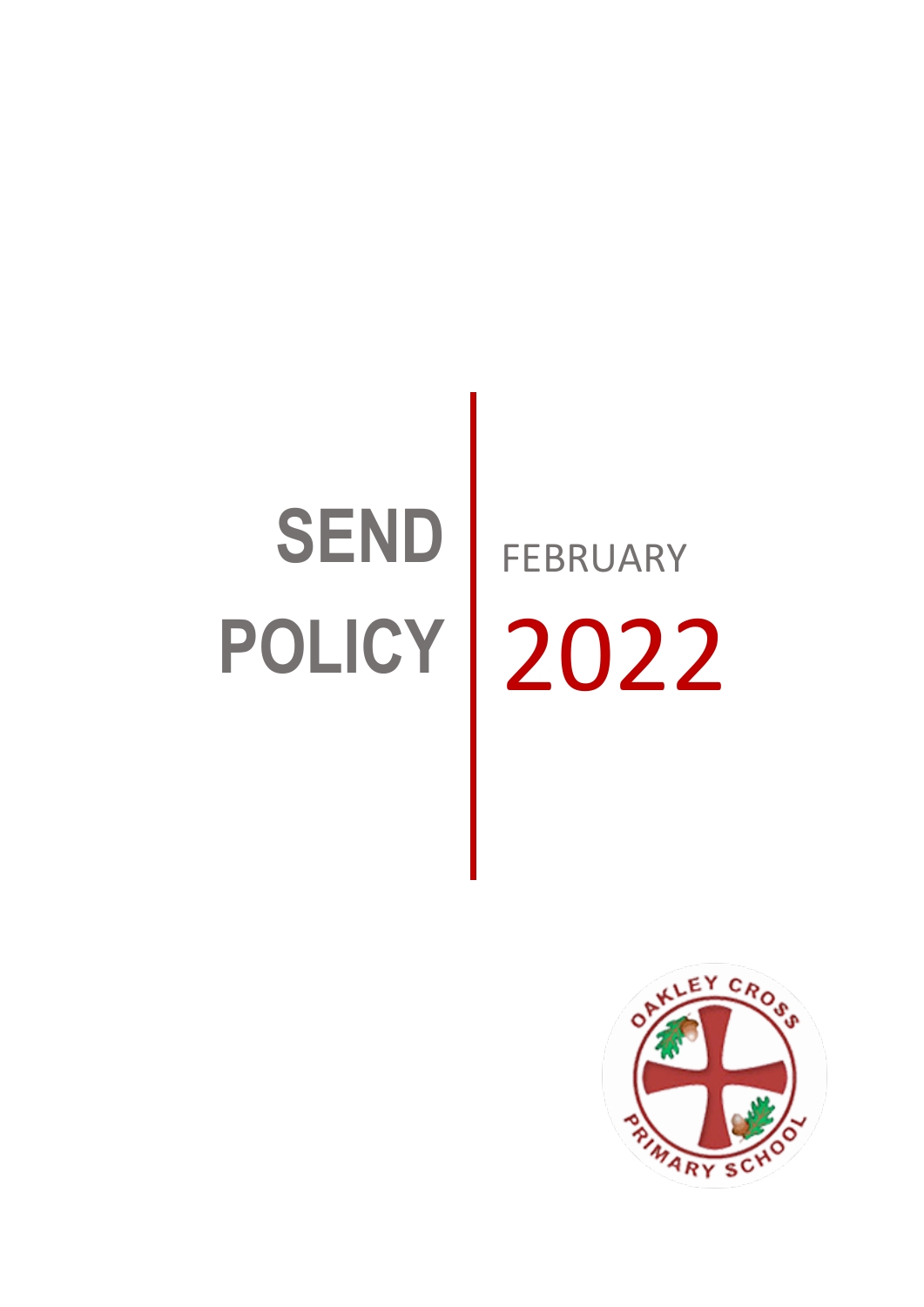# **Contents**

- **1. Our School Aims**
- **2. The Aims of the SEND Policy**
- **3. Legislation and Guidance**
- **4. Definitions**
- **5. Roles and Responsibilities**
- **6. Identification of SEND**
- **7. SEND Support**
- **8. Referral for Education, Health and Care Assessment**
- **9. Education, Health and Care Plan**
- **10.Recording SEND**
- **11.Annual Reviews**
- **12. Staff Training**
- **13. Policy Evaluation**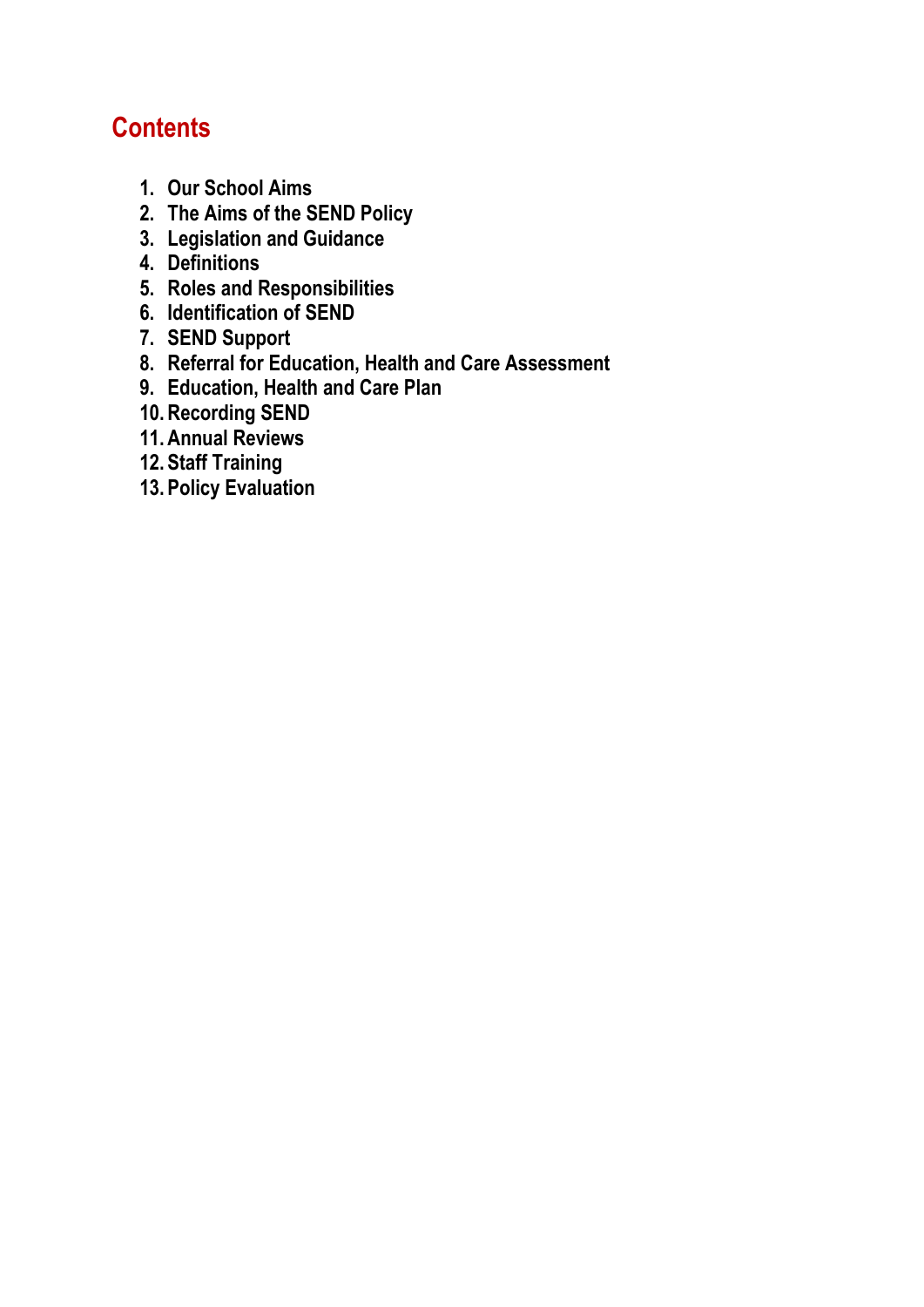# **1. Our School Aims**

At Oakley Cross Primary School, we believe that every child, whatever his or her ability, should have the opportunity to access every area of the curriculum to enable him / her to achieve personal potential academically, socially and emotionally and fully participate in school life. We believe every teacher is a teacher of every child including those with SEND. Our school strives to have high aspirations and expectations for all focusing on outcomes for children.

# **2. The aims of the SEND Policy**

Our SEND policy sets out how our school will support and make provision for pupils with special educational needs (SEN) and disability and will explain the roles and responsibilities of everyone involved in providing for pupils with SEND.

The aims of our special educational need and disability policy and practice in this school are:

- To make reasonable adjustments for those with a disability by taking action to increase access to the curriculum, the environment and to printed information for all.
- To ensure that children and young people with SEND engage in the activities of the school alongside pupils who do not have SEND.
- To reduce barriers to progress by embedding the principles in the National Curriculum Inclusion statement<https://www.gov.uk/government/collections/national-curriculum>
- To use our best endeavours to secure special educational provision for pupils for whom this is required, that is "additional to and different from" that provided within the differentiated curriculum, to better respond to the four broad areas of need:
	- 1. Communication and interaction,
	- 2. Cognition and learning,
	- 3. Social, emotional and mental health,
	- 4. Physical and sensory.
- To request, monitor and respond to parent/carers' and pupils' views in order to evidence high levels of confidence and partnership.
- To ensure a high level of staff expertise to meet pupil need, through well-targeted continuing professional development.
- To support pupils with medical conditions to achieve full inclusion in all school activities by ensuring consultation with health and social care professionals in order to meet the medical needs of pupils.
- To work in cooperative and productive partnership with the Local Authority and other outside agencies, to ensure there is a multi-professional approach to meeting the needs of all vulnerable learners.

# **3. Legislation and Guidance**

This policy and information report is based on the statutory Special Educational Needs and Disability (SEND) Code of Practice and the following legislation: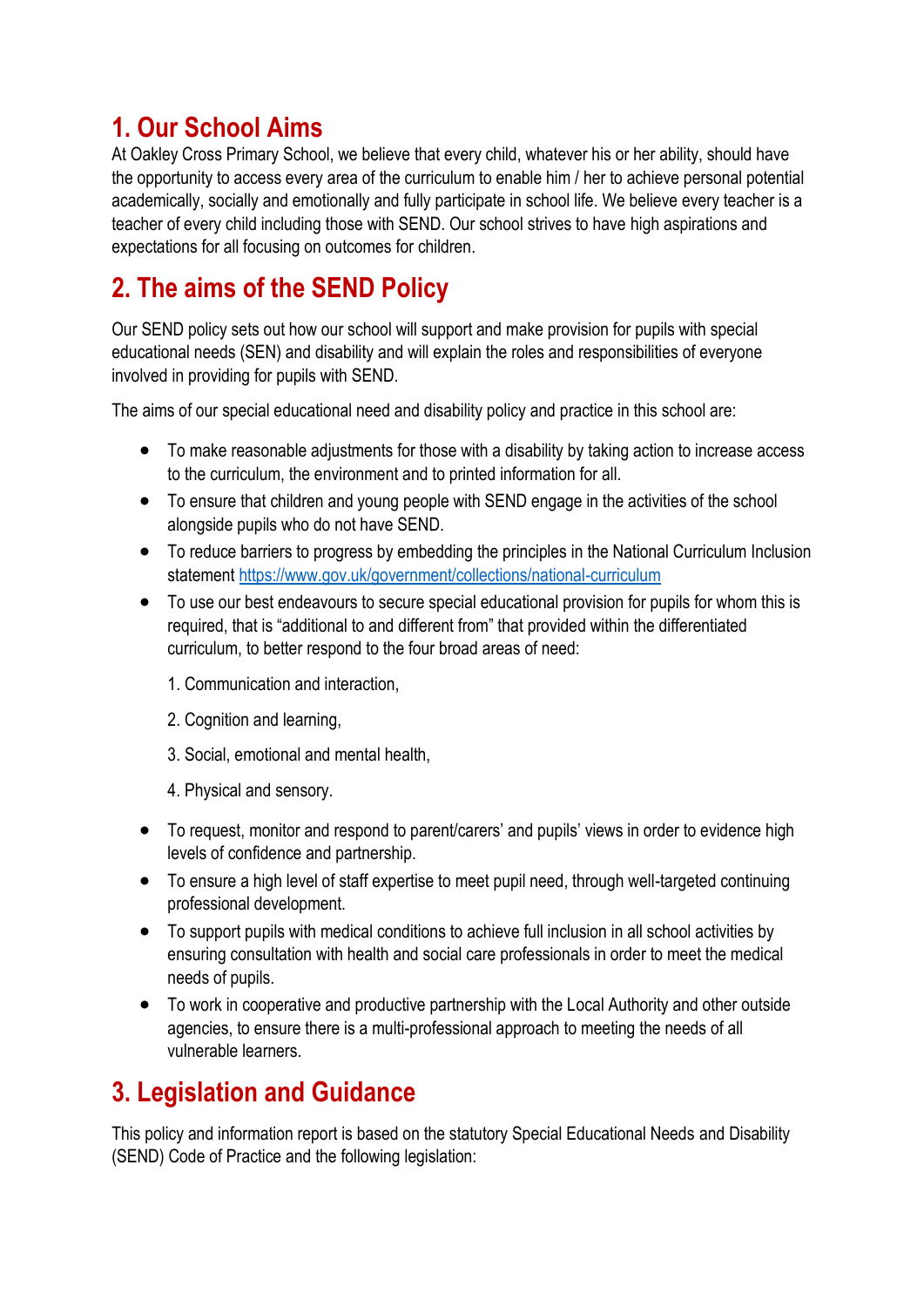- Part 3 of the Children and Families Act 2014, which sets out schools' responsibilities for pupils with SEN and disabilities
- The Special Educational Needs and Disability Regulations 2014, which set out schools' responsibilities for education, health and care (EHC) plans, SEN coordinators (SENCOs) and the SEN information report.

# **4. Definitions**

#### **Definition of Special Educational Needs and Disability (SEND):**

For the purposes of this policy we have used the term Special Educational Needs as defined by the Special Educational Needs and Disability Code of Practice 0-25 implemented in September 2014 and updated in January 2015.

A child or young person has SEN if they have a learning difficulty or disability which calls for special educational provision to be made for him or her (Code of Practice DFE 2015)

A child of compulsory school age has a learning difficulty or disability if he or she:

- a. has a significantly greater difficulty in learning than the majority of pupils of the same age; or,
- b. has a disability which prevents or hinders him or her from making use of facilities of a kind generally provided for others of the same age in mainstream schools.

Special educational provision which meets the needs of children and young people with SEN includes:

 High quality teaching that is differentiated and personalised to meet the individual needs of the majority of children and young people. Some children and young people need educational provision that is additional to or different from this. This is a special provision under Section 21 of the Children and Families Act 2014.

# **5. Roles and Responsibilities**

Provision for pupils with special educational needs is a matter for the school as a whole.

#### **5.1 Governing Body**

#### **The designated Governor for SEND is Mr G. White**

The Governing body will have the following responsibilities:

- Appoint a governor with specific responsibility for SEND
- Have regard to the SEND Code of Practice and should oversee the implementation of the reform and provide strategic support to the head teacher
- Publish information on the school's website about the implementation of the governing body's or the proprietor's policy for pupils with SEND
- Ensure that there is a qualified teacher designated as SENDCO
- Co-operate generally with the local authority including in developing the local offer and when the school is being named in an EHC plan.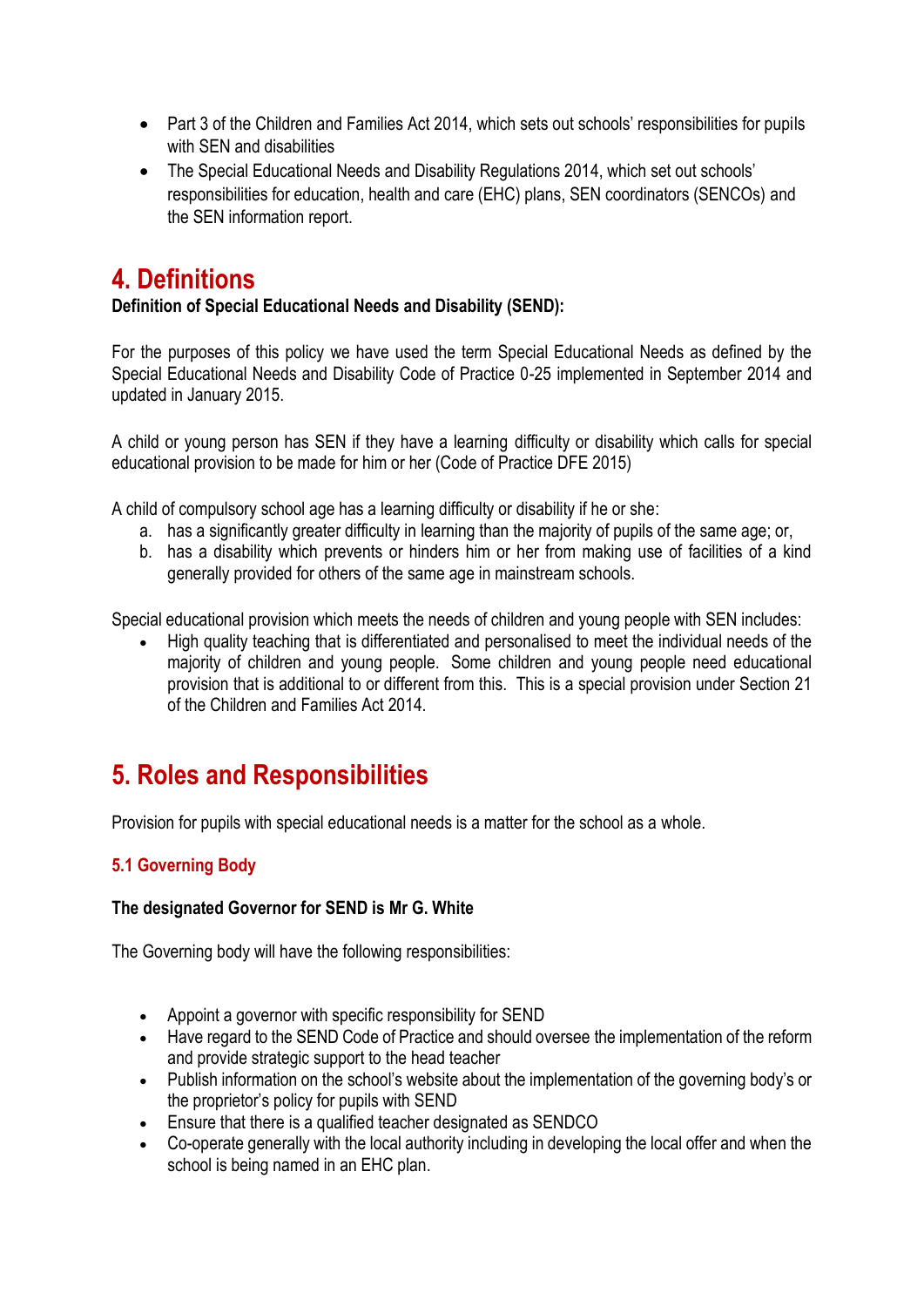- Ensure that arrangements are in place in schools to support pupils at school with medical conditions.
- Publish information about the arrangements for the admission of disabled children, the steps taken to prevent disabled children being treated less favourably than others, the facilities provided to assist access of disabled children, and their accessibility plans.
- Ensure that all governors are aware of the school's SEND provision including the deployment of funding, equipment and personnel.

#### **5.2 The Headteacher**

The Headteacher is Mrs Sian Atkinson

The headteacher will have the following responsibilities:

- Take overall responsibility for implementing the code of practice
- Ensure that the SENDCO has adequate time to carry out duties and is able to influence strategic decisions about SEND
- Ensure the wider school community understands the implications of SEND provision for whole school improvement (from governors to classroom teachers and teaching assistants)
- Put in place arrangements to ensure parents are regularly engaged in discussions about the progress of their child (at least three times a year)
- Ensure a process is in place for involving parents and young people in reviewing provision and planning for those currently on school action/plus and any newly identified pupils with SEND
- Report to the Governing Body how resources are deployed to meet provision

#### **5.3 The Special Educational Needs Co-ordinator (SENDCO)**

The SENDCO is Mr Andrew Howe

The role of the SENDCO includes:

- Oversee day to day operation of school's SEND policy
- Coordinating provision for children with SEND
- Overseeing SEND support plans and ensuring teachers and support staff work closely with parents/carers to follow a graduated approach to SEND Support
- Advise on use of delegated budget/other resources
- Liaise with parents of children with SEND
- Maintain links with other education settings and outside agencies
- Liaise with potential next providers of education
- Work with Head and Governors on Equality Act
- Ensure that SEND records are up to date
- Contribute to the in-service training of staff

#### **5.4 Class Teachers**

Class teachers have the following responsibility to: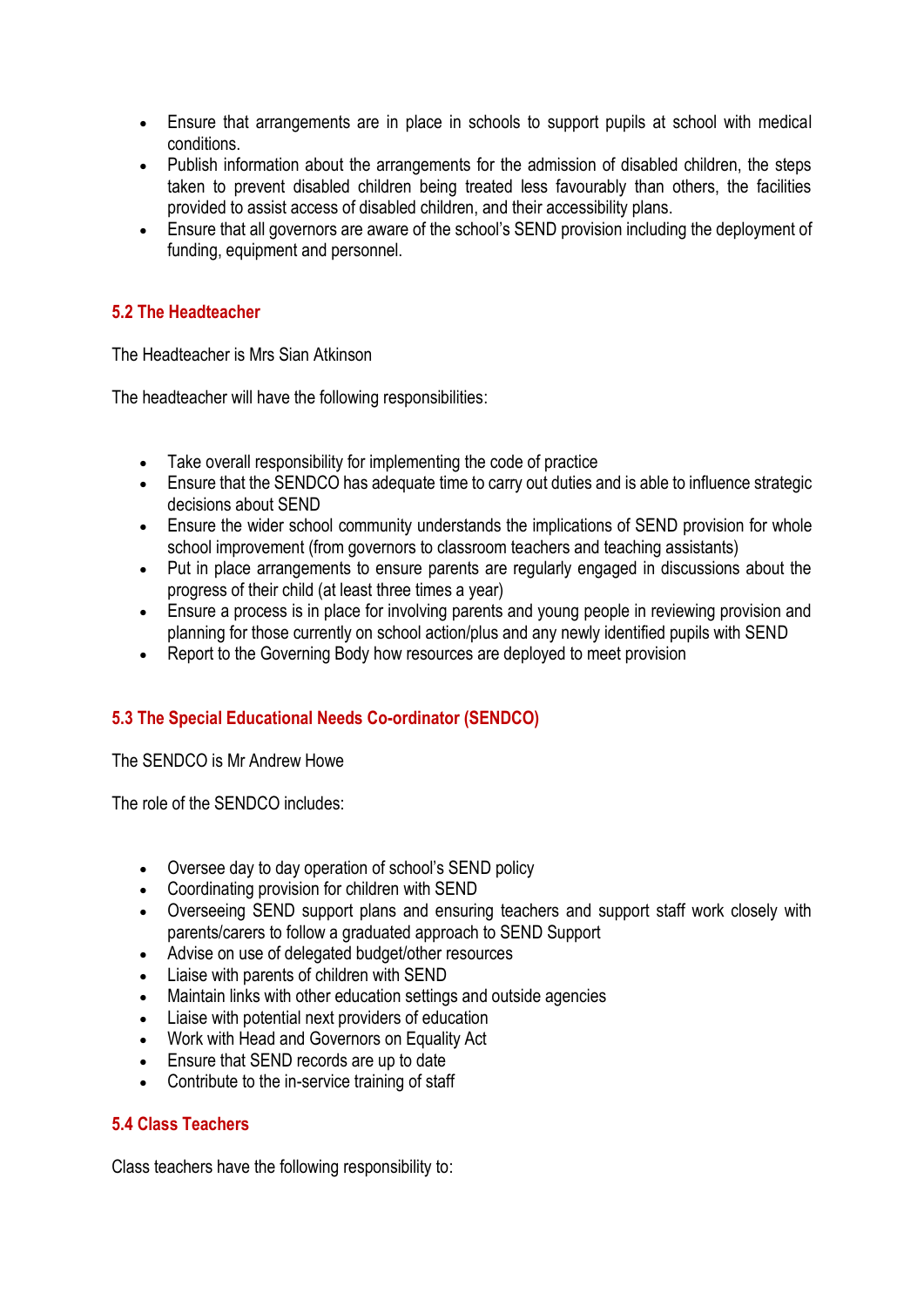- Provide 'Quality First Teaching' and a graduated approach of assess, plan, do, review
- Focus on outcomes for the child be clear about the outcome wanted from any SEND support.
- Be responsible for meeting special educational needs; Use the SENDCO strategically to support the quality of teaching, evaluate the quality of support and contribute to school improvement
- Have high aspirations for every pupil; set clear progress targets for pupils and be clear about how the full range of resources are going to help reach them
- Work in partnership with pupils and parents/carers in planning and reviewing progress, seek their views and provide regular updates on progress

#### **5.5 Support Staff**

Class teachers work with TAs to plan effective provision for pupils with SEN. Effective liaison between support staff and class teachers is essential to ensure planned activities are linked to targets set out in support plans.

- TAs are part of the whole school approach to SEN working in partnership with the class teacher and the SENCO to deliver pupil progress and to narrow gaps in performance.
- The support they give should be focused on the achievement of specific outcomes within the graduated approach to SEN support agreed with the Teacher and parents in the context of high quality teaching overall.
- TAs can be part of a package of support for the individual child but should never be a substitute for the teacher's involvement with that child.
- TAs to record delivery of interventions where they are leading it and retain evidence in the appropriate format/child's SEND file.
- TAs to feed into SEN reviews where appropriate.
- TAs to feedback to teacher on progress of children they are working with on SEN support interventions or during whole class teaching where pertinent to their SEND support plan.

# **6. Identification of SEND**

Through their discussions, observations, assessments and data analysis the SENDCO, class teachers, key workers and support staff will identify any children who appear to have SEN. Children with SEN may also be identified by outside agencies and organisations. Parents and carers may also inform the SENDCO or teaching staff of any concerns and possible Special Educational Needs. When a child is identified as having SEND they will be placed on the SEND register as SEND Support.

# **7. SEND Support**

When a class teacher or the SENDCO identify a child with Special Educational Needs, the class teacher will provide interventions through 'Quality First Teaching' that are additional to those provided as part of the school's usual differentiated curriculum. The triggers for SEND support are that, despite receiving quality first teaching the child:

- continues to make little or no progress in specific areas over a long period
- continues working at National Curriculum levels substantially below that expected of children of a similar age
- continues to have difficulty in developing literacy and mathematics skills
- has emotional difficulties which substantially and regularly interfere with the child's own learning or that of the class group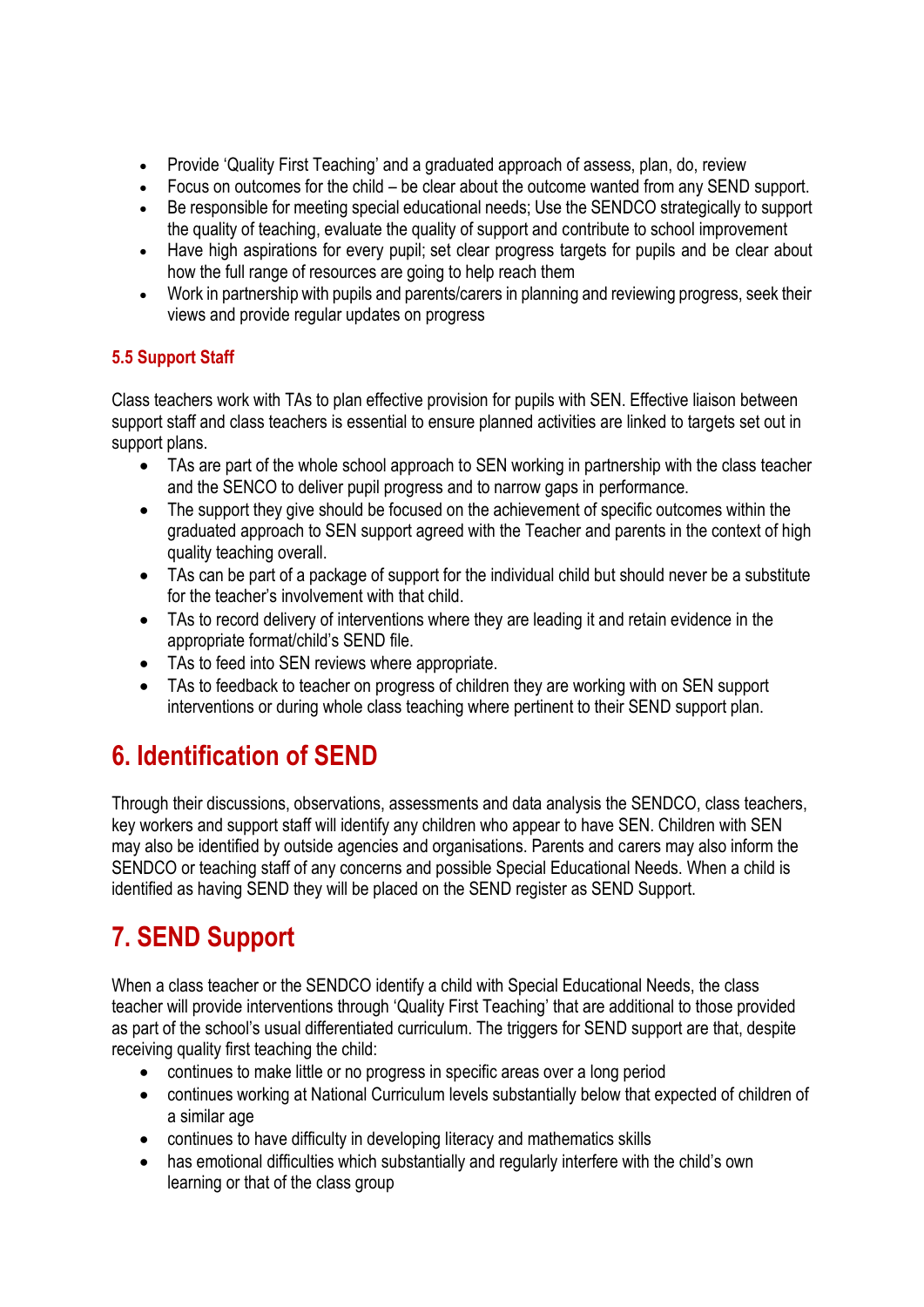- has sensory or physical needs, and requires additional specialist equipment or regular advice or visits by a specialist service
- has ongoing communication or interaction difficulties that impede the development of social relationships and cause substantial barriers to learning

If necessary the SENDCO, in partnership with parents and the child, may refer to outside agencies such as Educational Psychology or Specialist Support Teams for additional support.

# **8. Referral for Education, Health and Care Assessment**

Where, despite the school having taken relevant and purposeful action to identify, assess and meet the SEN of a child, or the child has not made expected progress the school or parents should consider requesting an Education, Health and Care Assessment. To inform this decision the local authority will expect to see evidence of action taken by the school. These include:

- Records of regular interventions, strategies, reviews and their outcomes
- The pupil's health including the child's medical history where relevant
- Early Learning Goals and National Curriculum levels of attainment in literacy and mathematics
- Educational and other assessments, for example from an advisory specialist support teacher or an educational psychologist
- Views of the parents and of the child
- Involvement of other professionals such as health, social services or education welfare service
- Costed provision maps

Parents or school are the only partner who can request an Education, Health and Care Assessment.

# **9. Education, Health and Care Plan (EHCP)**

An EHCP includes the following and will be reviewed annually:

- The pupil's name, address and date of birth
- Details of all of the pupil's special needs, including health needs
- Identification of the special educational provision necessary to meet the pupil Special Educational Needs
- Short term targets for the child to work towards
- Identification of the type and name of the school where the provision is to be made
- Relevant non-educational needs of the child
- Information on non-educational provision
- Reports and views of any other specialist involvement

All children with EHCP will have short-term targets set for them that have been established after consultation with parents, and the child. An EHCP will be reviewed annually and will last until the child is 25, or all targets are met.

# **10. Recording SEND**

Records are kept on all children with SEND, detailing steps taken to support them. Record files are kept by the SENDCO.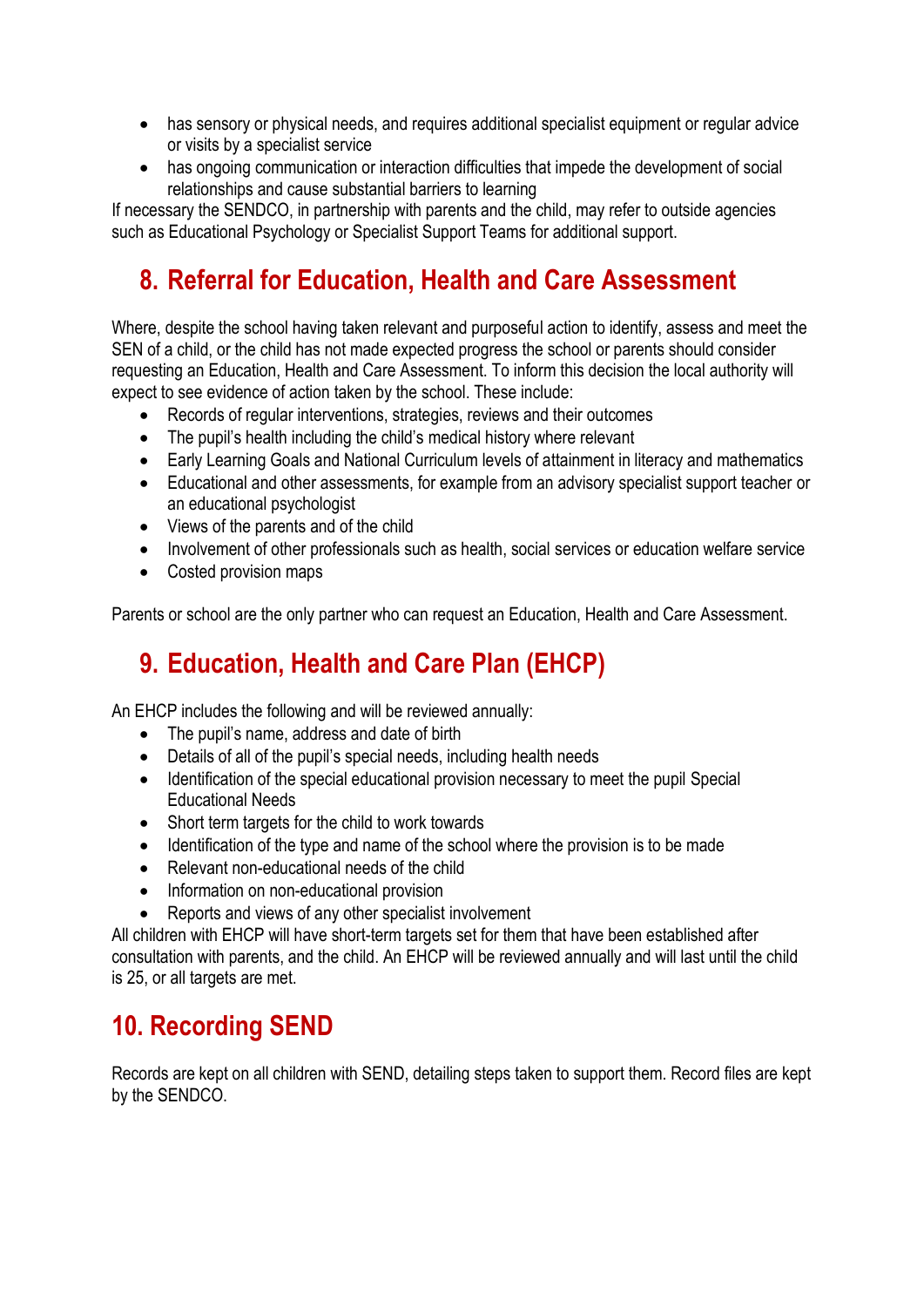#### **SEN Register**

This is a file kept by the SENDCO. It indicates which children have SEND and what stage they are at. The SENDCO maintains the Register as a working document. The Register will state the following:

- Child's name
- Date of Birth
- Details of SEND
- Involvement of outside agencies

#### **Medical Register**

The head teacher maintains a copy of the Medical Register as the responsible person. Copies will be kept in the school office, easily accessible by first aiders and are available in other areas throughout school. The Medical Register may be amended throughout the year by the class teacher following consultation with their team leader. The SENDCO will become involved should a child's medical attention present a barrier to their learning.

- Pupil Files are kept up to date by the SENDCO
- Class Teachers will keep copies of support plans for reference and amending in their class SEND file
- Transfer of Information will be the responsibility of the SENDCO

## **11. Annual Reviews**

It is a statutory requirement for children with an EHCP to have an Annual Review. At Oakley Cross Primary School, we hold annual reviews for children with an EHCP and termly reviews for those on SEND support. Parents/carers and other agencies, where appropriate, are invited to these. During these reviews, feedback is given about a child's progress and new targets are agreed, where necessary.

# **12. Staff Training**

The school makes an annual audit of training needs for all staff taking into account school priorities as well as personal and professional development. The school is allocated funding from the Standards Fund each year which it may use to meet identified needs. Particular support will be given to Newly Qualified Teachers and other new members of staff.

### **13. Policy Evaluation**

The implementation of this policy will be monitored by the head teacher and SENDCO. It will be reviewed annually. When reviewing the success of this policy we will take into account:

- Progress of SEND children compared to non- SEND
- Standards reached by pupils with SEND
- The percentage of parents attending review meetings, including Annual Reviews
- The number of complaints received regarding SEND provision

Through regular classroom observation we will also take into account: